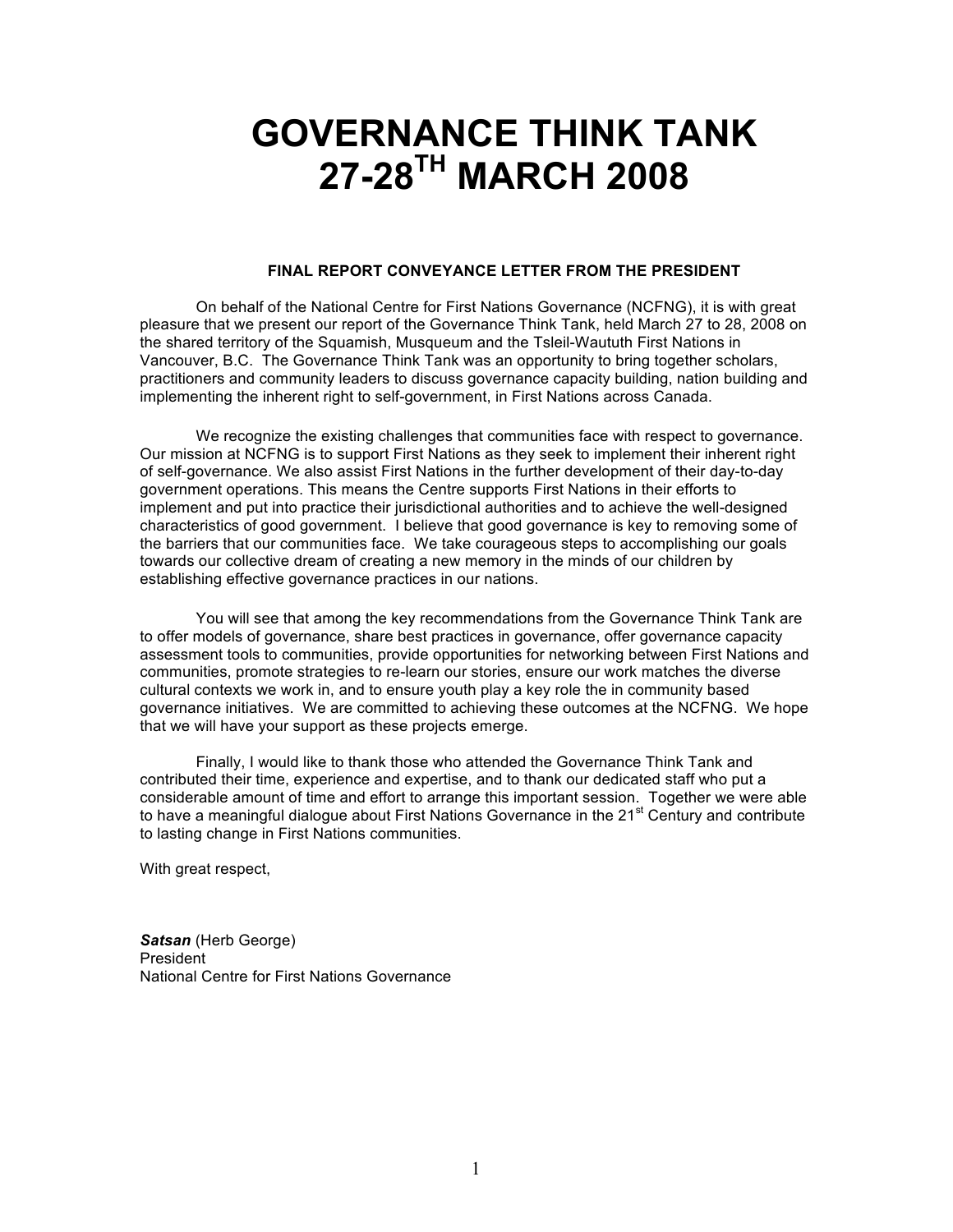# **GOVERNANCE THINK THANK SUMMARY REPORT**

# **INTRODUCTION**

The National Centre for First Nations Governance identified a need for governance capacity building as a necessary step in strengthening nations and communities. The vision statement of the NCFNG is as followed: "*Rebuilding our Nations through the exercise of our Inherent Right to Self-Determination through strong, stable and culturally relevant systems of government*."

The National Centre for First Nations Governance held a Governance Think Tank and brought together 20 academics, practitioners and staff. It was held on the  $27<sup>th</sup>$  and  $28<sup>th</sup>$  of March, 2008, in Vancouver, the shared territory of the Squamish, Musqueum and Tsleil-Waututh First Nations.

The objective of the Governance Think Tank was to identify ways to effectively support communities through governance capacity building work, identify strategies by which communities exercise their inherent right to self-government and obtain feedback regarding existing governance principles framework, indicators of good governance and determine emerging areas of research needed to support the work of the National Centre for First Nations Governance.

Participants widely acknowledged that communities need to examine the nature, source and content of their inherent rights in order to advance toward selfgoverning, culturally relevant systems of government.

To foster dialogue, the National Centre for First Nations Governance utilized World Café, Break-Out Workshops and Round-Table Forums to elicit the experiences, knowledge, and tested-strategies shared by participants. The result was a space in which individuals spoke positively about real strategies that can harness the latent potential that stands within every Indigenous community, keenly aware of its inherent rights to be self-governing.

This report presents the contributions and findings of the Governance Think Tank.

*"Good governance is fluid and dynamic and requires maintenance"*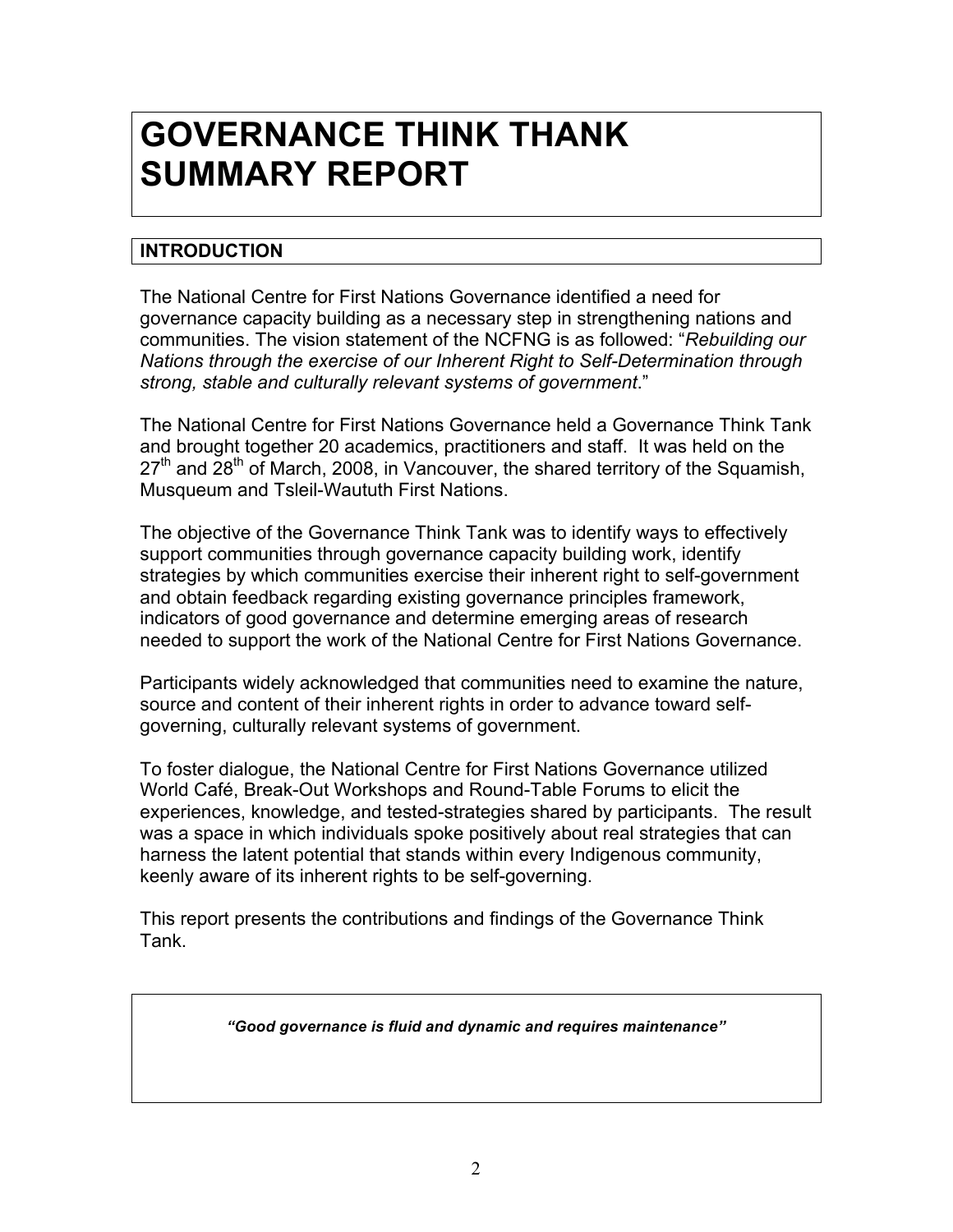# **Challenges Identified By Participants:**

- Lack of strategic planning in nation-building.
- Low participation levels in nation-building activities within communities.
- Restricted ability to effectively govern ourselves, with existing Indian-Act leadership.
- Restricted ability to reconceptualize governance, due to colonial structures, language and attitudes that prevails amongst ourselves.
- Deskilling of people through creation of band councils and western representative democracy models.
- Diminished use of traditional values in a modern context.
- What do we do where western democracy does not fit squarely with traditional governance models.
- Lack of understanding on how to turn "Indian bands" or "First Nations" into real nations with sovereignty.
- Determining how to reconstitute people into nations and collectives.
- Developing culturally relevant policies (supportive to be self-sustaining).
- Educating communities about our inherent rights.
- Determining the content of our inherent rights and understanding what s35 of the Constitution Act 1982 means for nations and communities.
- Asserting our inherent rights, on and off reserve.
- Incorporating traditional governance structures effectively.
- Getting people to understand the source of their authority and jurisdiction.
- Welfare dependency.
- Indian reserve mentality.
- Lack of trust between community members and leaders.
- Aboriginal groups being pitted against each other, due to limited funding and fight for dollars.

A dominant theme that emerged from discussions is the challenges with exercising traditional governance in the context of Indian-Act governance. This system, for the majority of First Nations, is based on a system with conflicting values and principles that may not fit the unique history, nature and aspirations of the First Nation. Participants agreed that there are substantial socio-economic difficulties that face communities on a daily basis. Very often this places a huge burden on the community and can lead to reactionary responses to crisis.

Chief and Council are charged with the authority to handle many of the daily challenges, however, they often lack capacity and are ill-equipped. This obstructs them from turning their minds to broader, long-term strategies such as exercising their inherent rights, instituting traditional governance structures and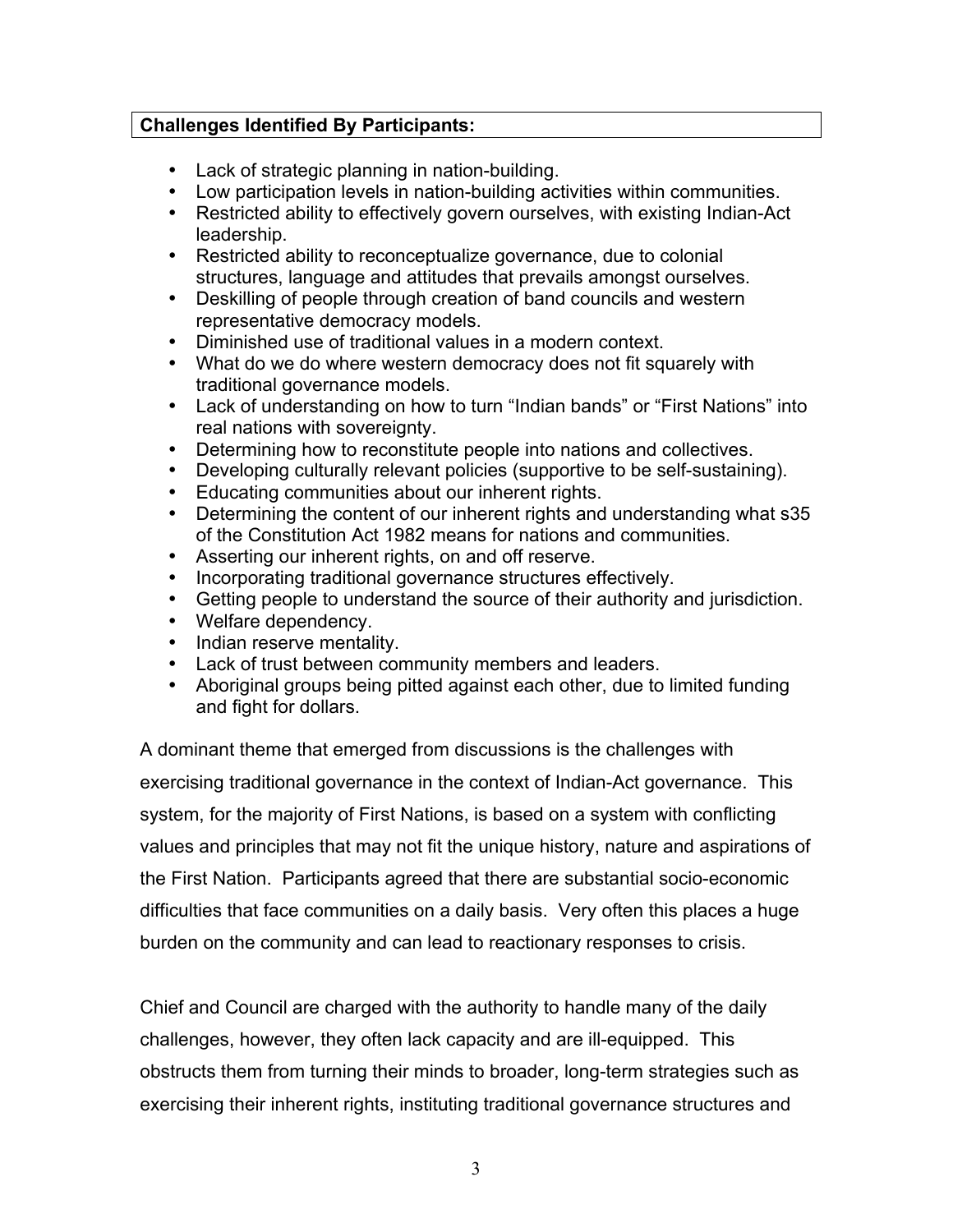building internal governance capacity. It is widely acknowledged that the restricted ability to interrogate existing governance structures is largely due to colonial structures, attitudes and language that fractures our collectives identities as Aboriginal people. In this respect, it can be difficult to get community members to think meaningfully about the source, nature and content of their inherent rights.

The diminished use of traditional values and teachings over time has meant many generations find it difficult to contemplate alternative forms of governance and governing principles. Despite low participation levels amongst community members for nation building activities, there is often more receptivity amongst community members than Chief and Council.

The capacity needed to sustain traditional governance is also of concern to many participants. The creation of chief and councils often has had the adverse effect of "de-skilling" community members due to structural flaws in information sharing and decision making. Lack of accountability, fractured identity and misplaced values can lead to a sense of hopelessness amongst members, reducing participation levels in nation building efforts further obstructing them from considering their inherent rights.

Further, there are complicated issues involved in turning "Indian bands" into nations without talking about sovereignty; the ongoing issue of how members should organize and reconstitute themselves into nations and collectives is a consideration. Finally, there is need to develop culturally relevant policies within any governance structure which have in-built support mechanisms, are sustainable over time and have the ability to propagate the very values they are based on.

*"When we are working with a community, it is about their definition of governance"* -Ed Allen

# **FINDINGS**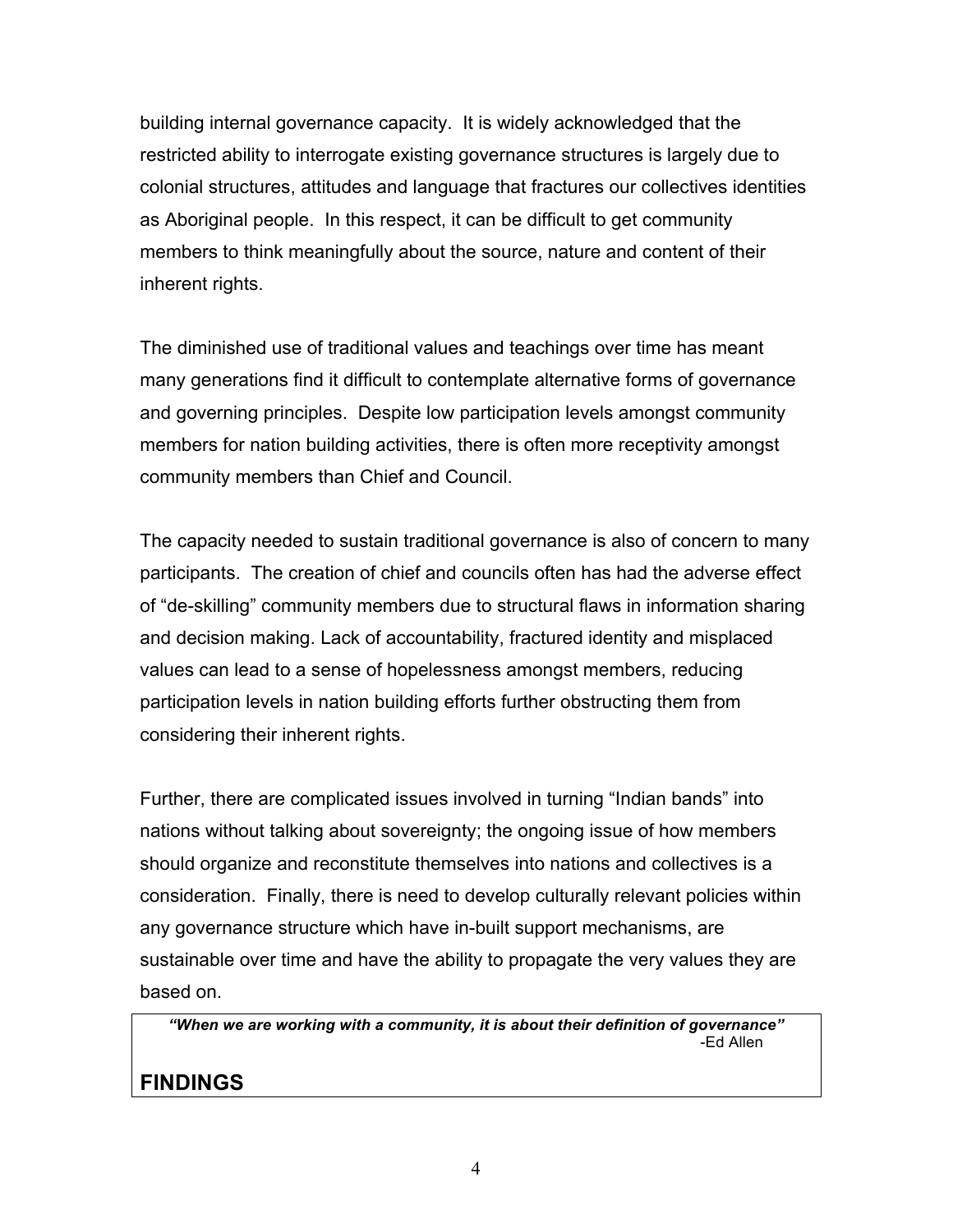The forum was developed to encourage dialogue on the following points:

- *What supports can NCFNG offer to support and prepare nations/communities to implement their inherent right to self-government?*
- *What can NCFNG do to help nations and communities to remove psychological dependency and move communities towards thinking of their Inherent Right?*
- *What can NCFNG offer to nations and communities to change generational thinking and put a new memory in the minds of our children?*

The findings that emerged from the discussions are summarized below.

*What support can NCFNG offer to support and prepare nations and communities to implement their inherent right to self-government?*

- Become a centre of excellence to help develop capacity building and professional development.
- Provide information on Best Practices to communities, as they emerge.
- Provide training programs on key governance functions and how to use the model.
- Share successful implementation plans.
- Develop steps to help First Nations and communities look at their governments critically and "discover" what (inherent rights) are already there.
- NCFNG needs to bring out the inherent right "story".
- Promote networking between First Nations and communities and bring First Nations/community leaders together.
- Develop processes to deal with or resolve conflicts between traditional governance leaders and Indian Act leaders.
- Educate non-aboriginal people about the realities of Aboriginal people, the possibilities of self-governance, and the inherent rights background and histories.
- Educate our own people through our own stories and histories.
- Develop culturally appropriate institutions and help communities utilize their own systems such as the potlatch.
- Help people have an understanding about the rights we have.
- Share stories of effective inherent rights strategies.
- Help communities' strategize for best test case scenarios.
- Establish strategic partnerships between leaderships (AFOA, Banff Centre and University Victoria) and avoid re-inventing the wheel.

Participants unanimously agree the direction of NCFNG is essential for

communities moving toward good governance and increases governance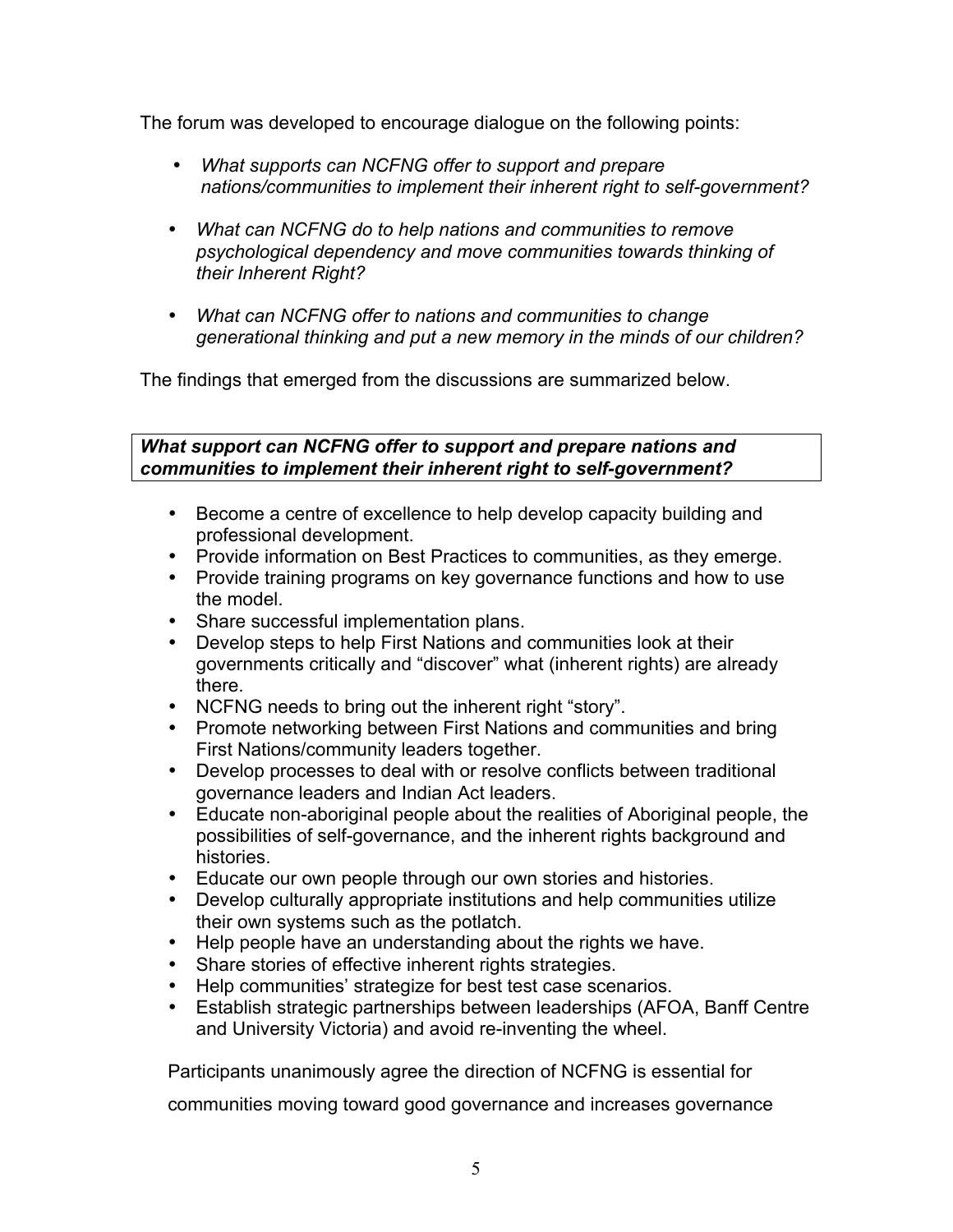capacity. In order to understand the source of their inherent rights, communities need to undergo reflection and begin dialogue amongst themselves seminal questions such as: Who are we? What are our fundamental guiding principles? What political strategies do we have in place to exercise our inherent rights? Where do we want to take our nation in 25 years? How can we remove dependencies and foster interdependence amongst ourselves? Histories, stories, and traditional governance structures should be explored at every level of the community to develop governing principles that reflect them. NCFNG is in a unique position to support communities develop culturally appropriate institutions and utilize their own governance systems (for example, principles from the Potlach). Further, NCFNG has potential to be a centre of excellence through providing training programs on key governance functions and supporting communities through implementation processes. A significant challenge for NCFNG will be to help strengthen the relationship between Indian Act leaders and Traditional Leaders. NCFNG can also support communities by sharing models of best practice as they emerge. In this respect, NCFNG can foster networking amongst First Nations and community leaders, and advance the dialogue on building governance capacity.

*"It's about managing the divide between business and politics"*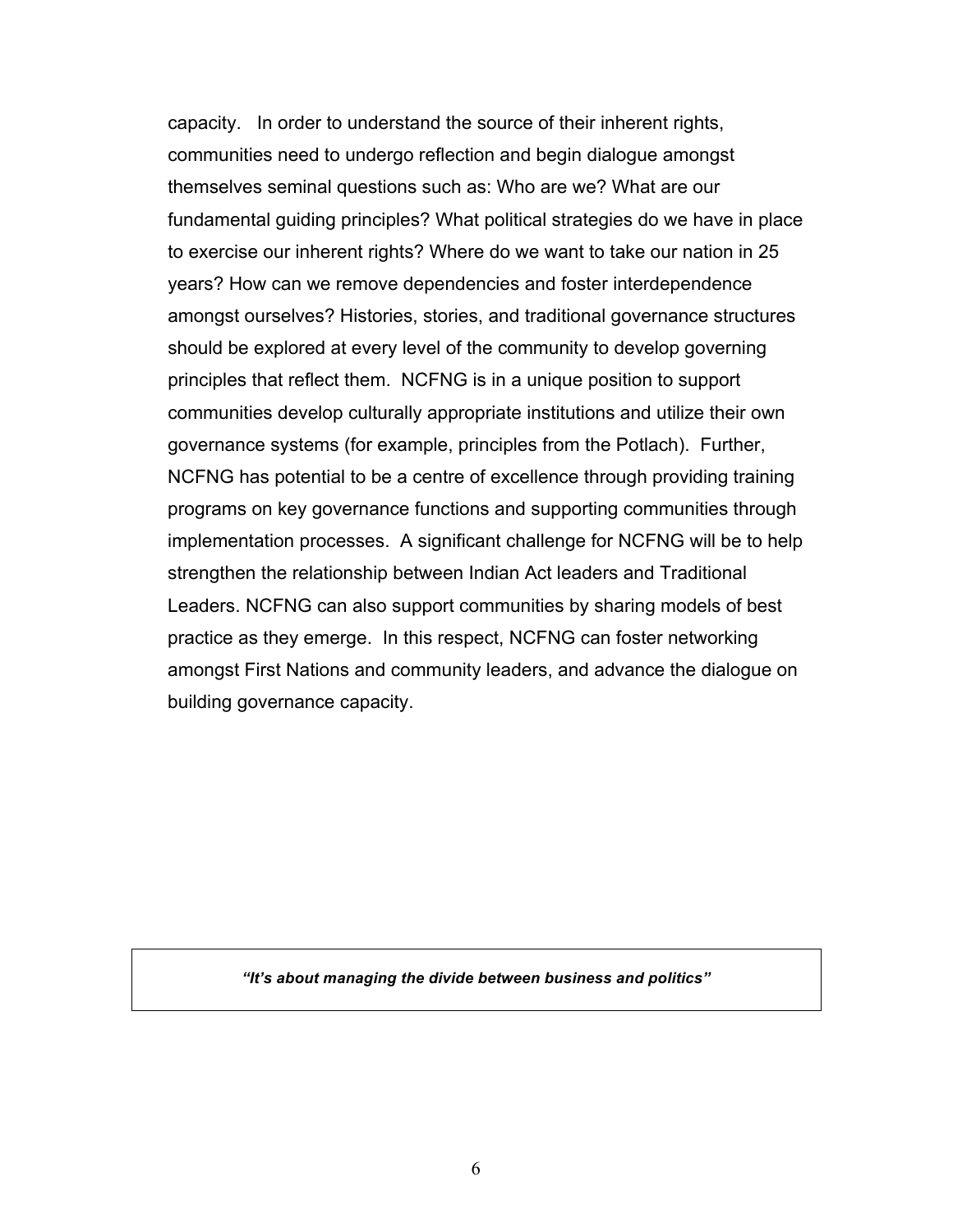### *What can NCFNG do to help nations and communities to remove psychological dependency and move communities towards thinking of their inherent right?*

- Hold think tanks for youth in different nations.
- Ask where our dependency is coming from (legal, economic, social and mental).
- Work with communities to talk about what their inherent rights mean to them.
- Show tangible alternatives to present situation.
- Provide diagnosis and facilitation.
- Utilize story telling, metaphor and visual representations to communicate principles.
- Create definitions of important themes and words for nations.
- Ensure "cultural match" in our work.
- Research alternatives to Indian Act membership from other communities.

Participants addressed this question by asking another question. What are the factors that cause communities to suffer psychological dependency? Do they differ from community to community? This can open doors to many complicated and overlapping themes. This is why NCFNG may be able to support nations and communities by beginning facilitated dialogue sessions with communities in order to critically assess the source of dependencies and to provide diagnosis of the challenges facing communities and nations. The question should be asked; What are the indicators of successful communities? It is important that NCFNG can show alternatives to the present situation and share success stories. In doing so, it is essential to ensure cultural match in the work at NCFNG - story telling, using metaphors and showing visual representations can be useful tools with which to talk about shared values and vision. When communities see themselves in this light, it may create the appetite to explore the meaningful expression of this worldview and vision into institutions and structures that can sustain and promote those values.

*"There is a better way than what we have been doing for years. There is a better way than the Indian Act."* 

– Jaimie Battiste

*What can NCFNG offer to nations and communities to change generational thinking and put a new memory in the minds of our children?*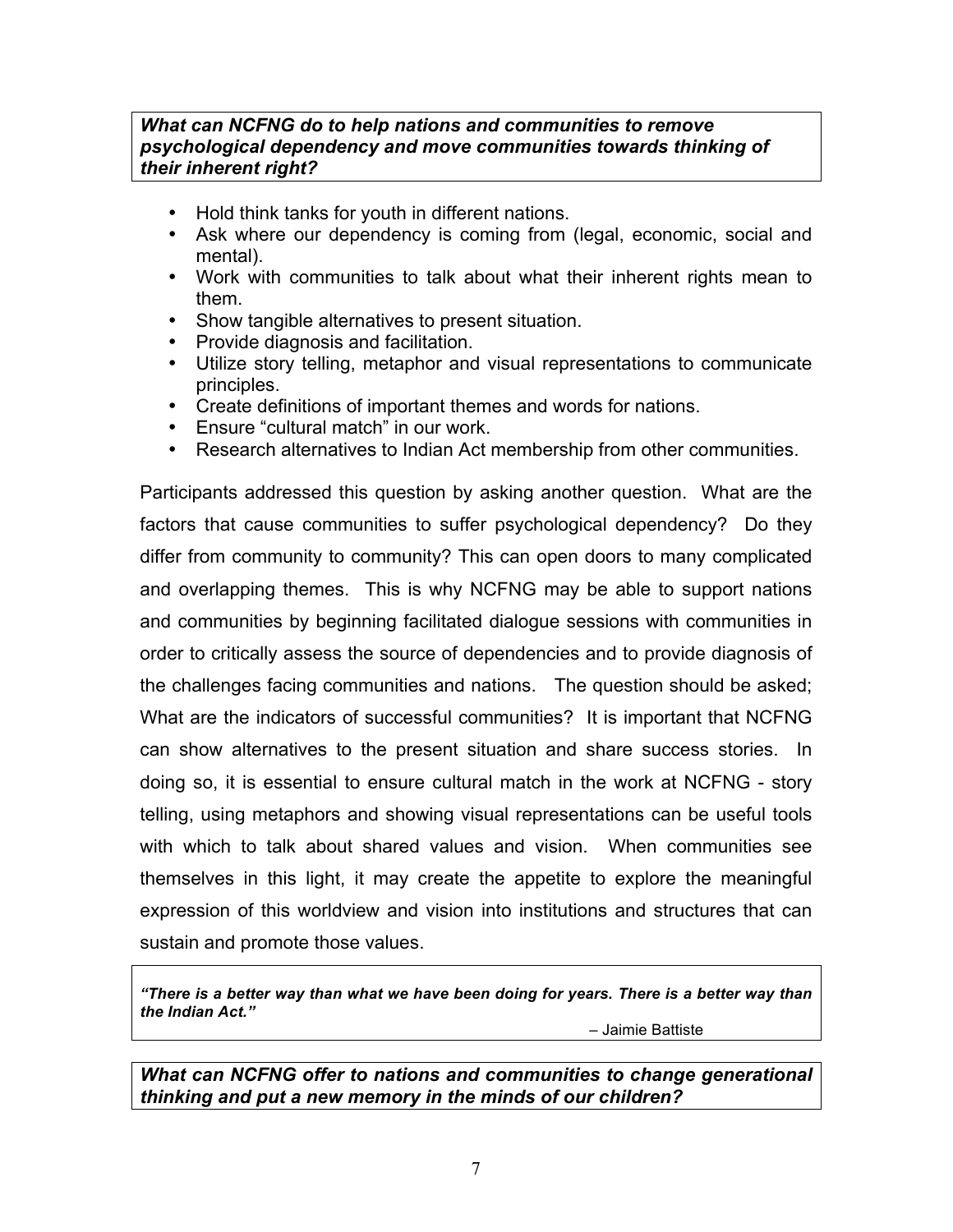- Include youth and children in governance activities.
- Provide age appropriate materials on governance for youth.
- Facilitate discussion on inherent rights among all levels of community.
- Adopt plain language and use culturally appropriate metaphors.
- Story telling curriculum.
- Youth mapping and interactive tools.
- Networking.
- Present heroes (past and present).
- Apprenticeships, job shadowing and mentoring.

Participants agreed that the children of today will be the bearers of the legacy we leave them and be in charge of running our communities in the future. There are many ways in which this belief can be expressed. This will depend upon the unique values and ways of expressing these teachings, within nations and communities. One thing is clear; we need to rewrite the narrative of who we are and instill into our children and youth, to help leave a new memory. Significant investment needs to occur with respect to engaging youth in current governance activities, providing information to them in a language that they can understand and relate to, and examining successful leaders and heroes who have been at the source of positive changes for the community. Additionally, it is essential to mentor youth in community activities, either through apprenticeships or job shadowing in order to build human resources and capacity. Finally, hosting forums and think tanks to foster dialogue amongst youth regarding the continued need for effective governance, is an effective means for networking and building support for youth throughout their lives and to encourage them now to take on greater responsibility in governing their communities.

*"The younger ones are the seventh generation"*

8

-Herb George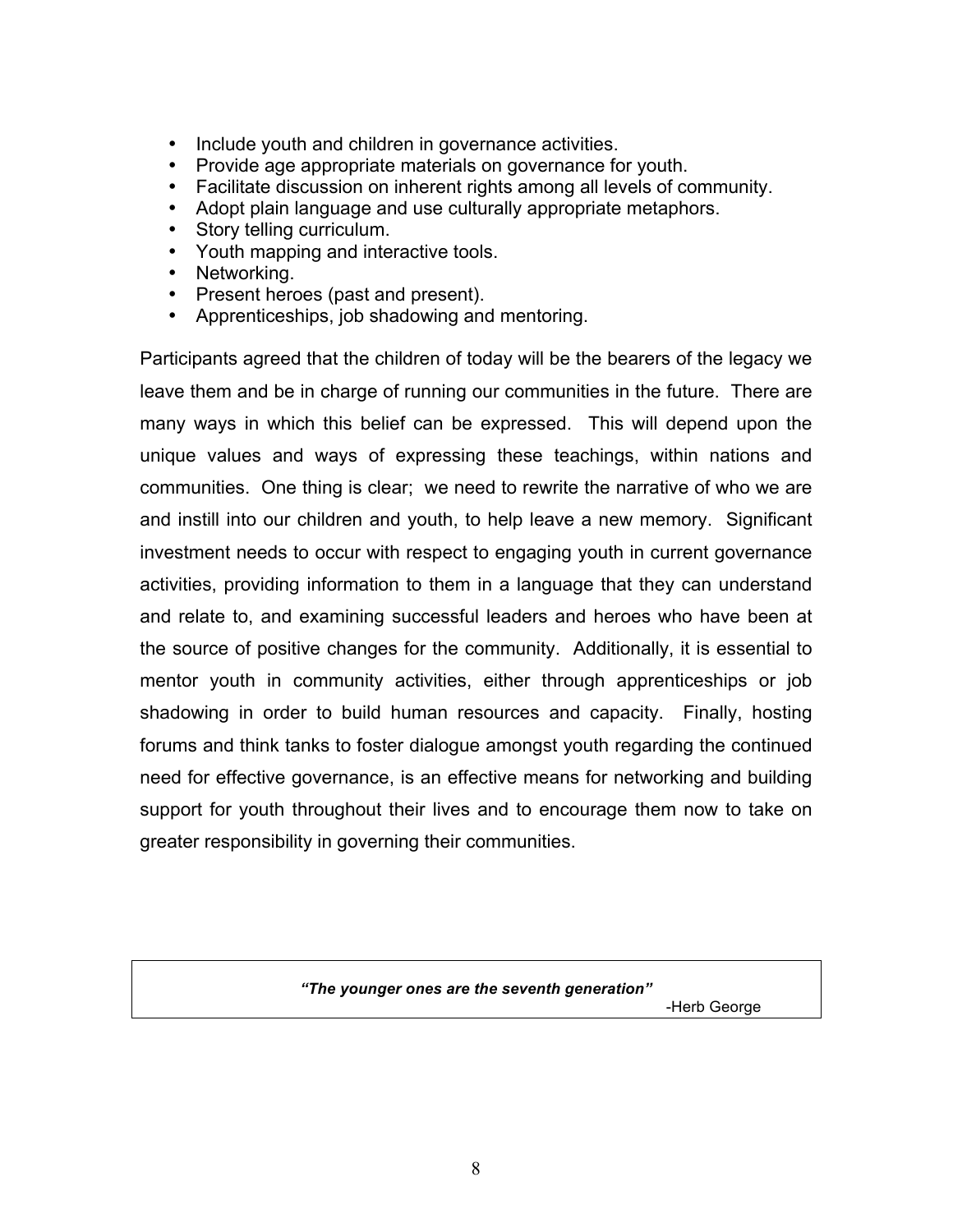#### **RECOMMENDATIONS**

There were some strong themes that emerged from the findings. These recommendations are:

- *1. Provide information to communities on Best Practices of effective governance models, implementation plans and governance capacity building activities, as they emerge.*
- *2. Promote networking between First Nations and Communities whilst bringing leaders together through forums and think tanks.*

*3. Promote strategies that focus on examining the source, nature and content of inherent rights and work with communities to build a strategy to use their inherent rights.*

- *3. Promote strategies that focus on relearning our own stories, laws, histories and values.*
- *4. Collaborate with communities in order to ensure better "cultural match" in our work.*
- *5. Include youth and children in governance activities and ensure effective mentoring for youth in governance positions.*
- *6. Work with communities to identify heroes in their communities, past and present, in order to better understand the strategies they used to effect positive change.*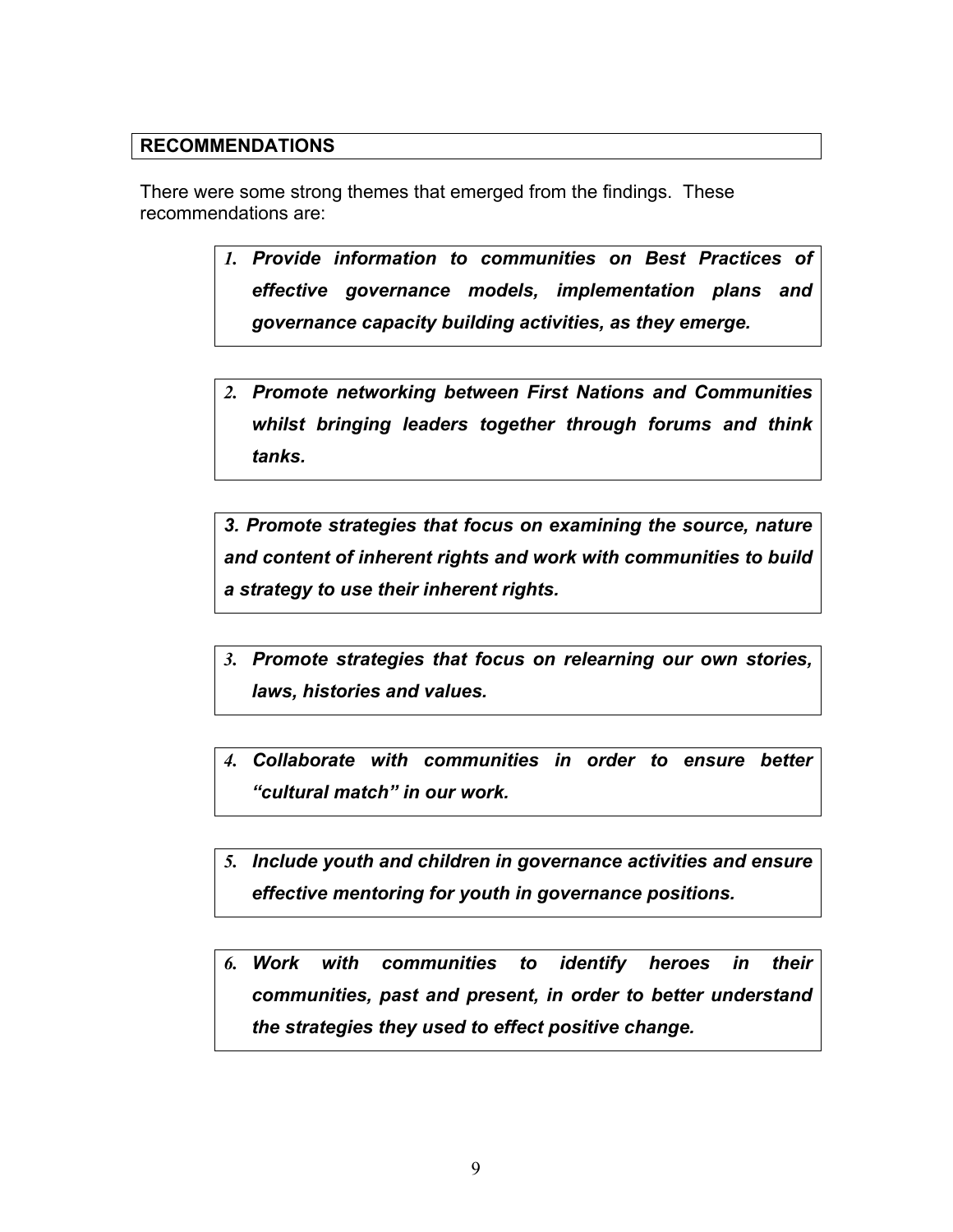# **Developing our Governance Principles: A Work in Progress**

The development of the NCFNG Governance Principles is ongoing. The Governance Think Tank was a forum in which to have meaningful discussion about these principles and obtain feedback to inform and guide future development of the Governance Principles. The outcomes of these discussions are significant however are not included in this report as they are a work in progress. Instead, they will be shared in the future after they have been finalized.

During this forum, several activities occurred to obtain the feedback and responses from practitioners and academics. Principally, the main objectives were to:

- Get feedback on the principles framework;
- Get feedback on governance indicators;
- Hear about other work in these areas;
- Contemplate new avenues to research, advance work in these areas.

As a result, the following activities occurred:

- Presentation on the NCFNG principles of effective governance framework;
- Small group exercise to consider, explore, discuss the principles in greater detail;
- Plenary session to review findings, key points of discussion, and overall thoughts about the framework;
- Miriam Jorgensen, from the Harvard Economic Development Project gave a compelling presentation on Native Nations Institute work on measurement indicators;
- Plenary discussion exploring the challenge and opportunity of using indicators to show governance capacity.

The outcomes were significant. We received a general support for the work presently occurring at NCFNG in the core business areas. We received specific clarifications around salient matters to governance, had a chance to ask questions, identify new research avenues and areas for growth for the centre. Finally, there was a greater understanding of linkages between the work presented and the work of the participants.

### **Conclusion**

The Governance Think Tank was successful. The principal objective of the twoday event was to elicit feedback from practitioners and academics toward further identifying NCFNG's role in advancing governance effectively. The existing challenges communities face with respect to governance are great and as such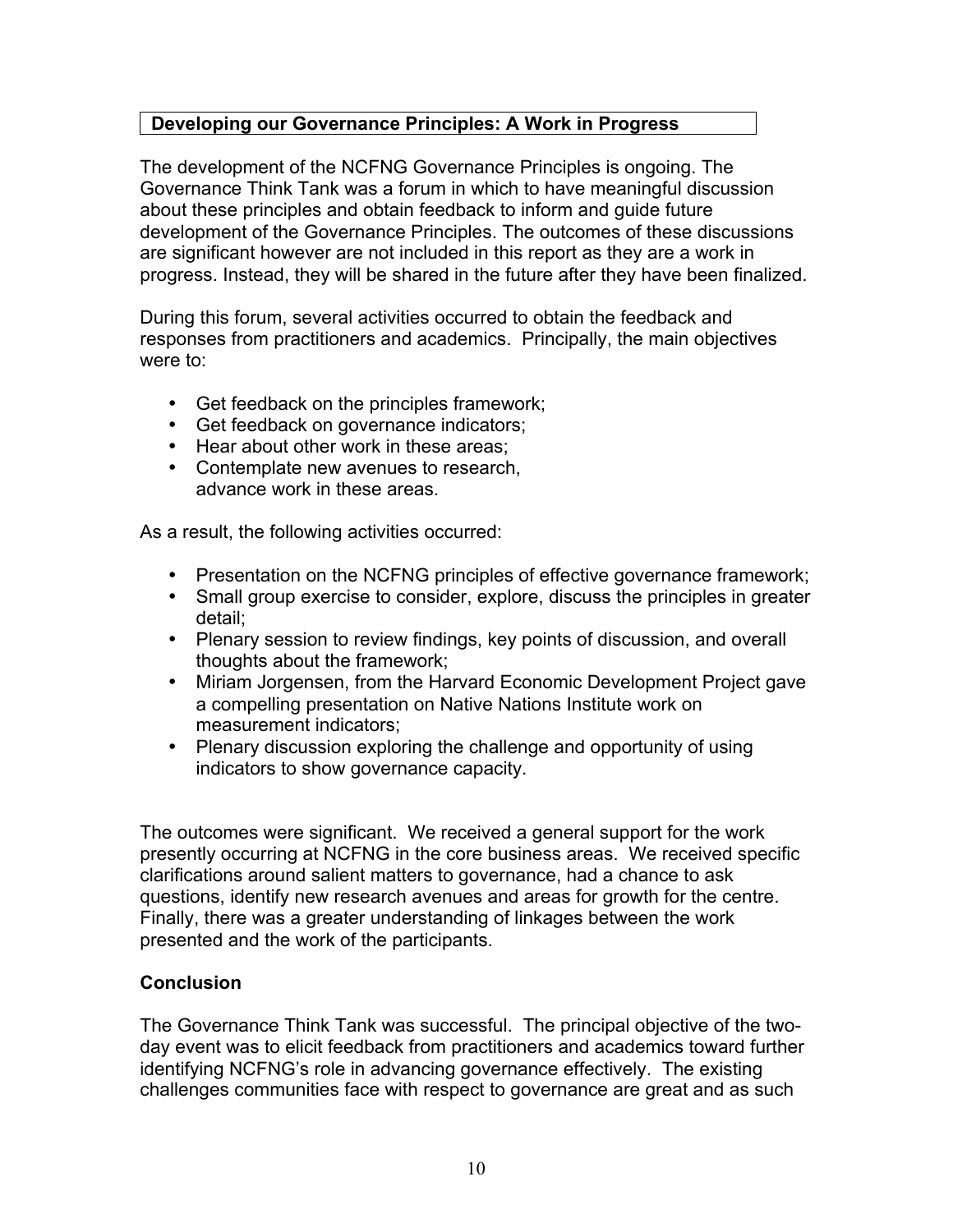NCFNG is designed to support First Nations as they seek to implement their inherent rights of self-government. The forum was successful in so far as it created a space by which to share case studies, governance best practices and practical examples of successful governance models and approaches. All of these served to illustrate the various functions and processes when approaching the subject of governance. Certain areas of capacity building, understanding our inherent rights and identifying areas for growth and nation building were some of the recurring themes throughout the event. There was a strong overall sense of support for the work NCFNG is engaged it and many recommendations were made to improve the role of NCFNG for communities. It is hoped that through the meaningful discussion of the important core business areas that NCFNG carries out, together with the feedback from participants, the Governance Principles were discussed. These principles continue to be developed by the National Centre for First Nations Governance, in order to advance First Nations as they seek to implement their inherent right to self-government.